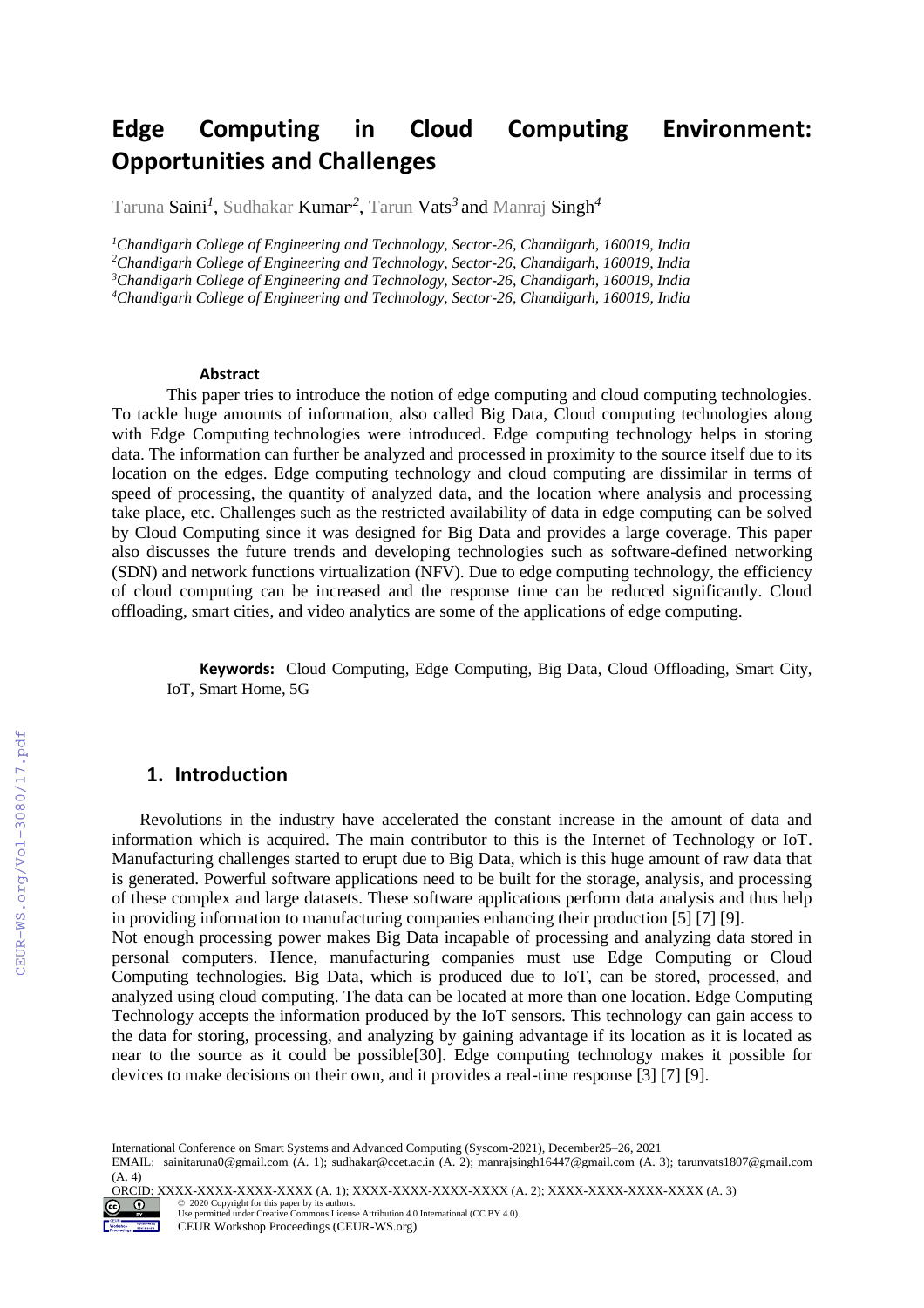This paper introduces cloud computing and edge computing technology, highlighting their differences and applications. The methods of integrating edge computing with cloud computing are listed along with their challenges, opportunities, and future trends.

#### **2. What do you mean by Cloud and Edge Computing?**

Cloud computing is a term used to describe a type of data storage and processing technology. Cloud computing refers to centralized, distributed, and parallel computer systems that are dynamically provided [20]. Data analytics, or the analysis of data, is greatly aided by cloud computing. Big Data Analytics refers to data analytics performed on large amounts of data [22].

Edge computing refers to technology that enables computation near data sources at the network's edge. On behalf of cloud and IoT services, it works with both downstream and upstream data [23][24]. Computational or networking devices that lie between cloud-based data centers and information sources are known as edge devices. A mobile phone, for example, might be placed between cloud and body sensors, or a cloudlet or mDC could be used to segregate a mobile device from the cloud [2].

Edge has the ability to supply a host of advantages in real-world applications. Researchers have already shown that offloading computing operations for wearable assistance systems which are cognitive, utilizing cloudlets enhance reply time by 80 to 200 milliseconds while reducing energy consumption by 30 to 40%. Thanks to edge computing, CloneCloud technology improves reaction time and energy consumption by 95% for evaluated applications [2].

A number of challenges, including system reliability, should be considered by anyone working with edge computing. Insufficient wireless connections or limited battery life may also cause energyconstrained edge devices to fail. Developers should nonetheless allow the system to perform its fundamental operations in these circumstances. [23]. Security and privacy are other important factors to consider. Edge computing, on the one hand, safeguards data better than cloud computing because preparation takes place near the source. Due to network topology, the vast number of low-cost personal smartphone equipment in the system, and sensor inconsistency, edge computing makes security and privacy more difficult [31][32].

# **3. Contrast between edge computing technology and cloud computing technology**

The methods of storing and processing information are comparable with respect to Cloud Computing technologies and Edge Computing technologies. The differences among these techniques are dependent on the location of storing and processing and time of response as shown in Figure 1. Because of such differences and challenges, some computer technologies open up opportunities for others, and vice versa. Thus, this compares the challenges and potential in Cloud Computing and Edge Computing using various key variables chosen based on Data Analytics requirements presented in Table 1 [23].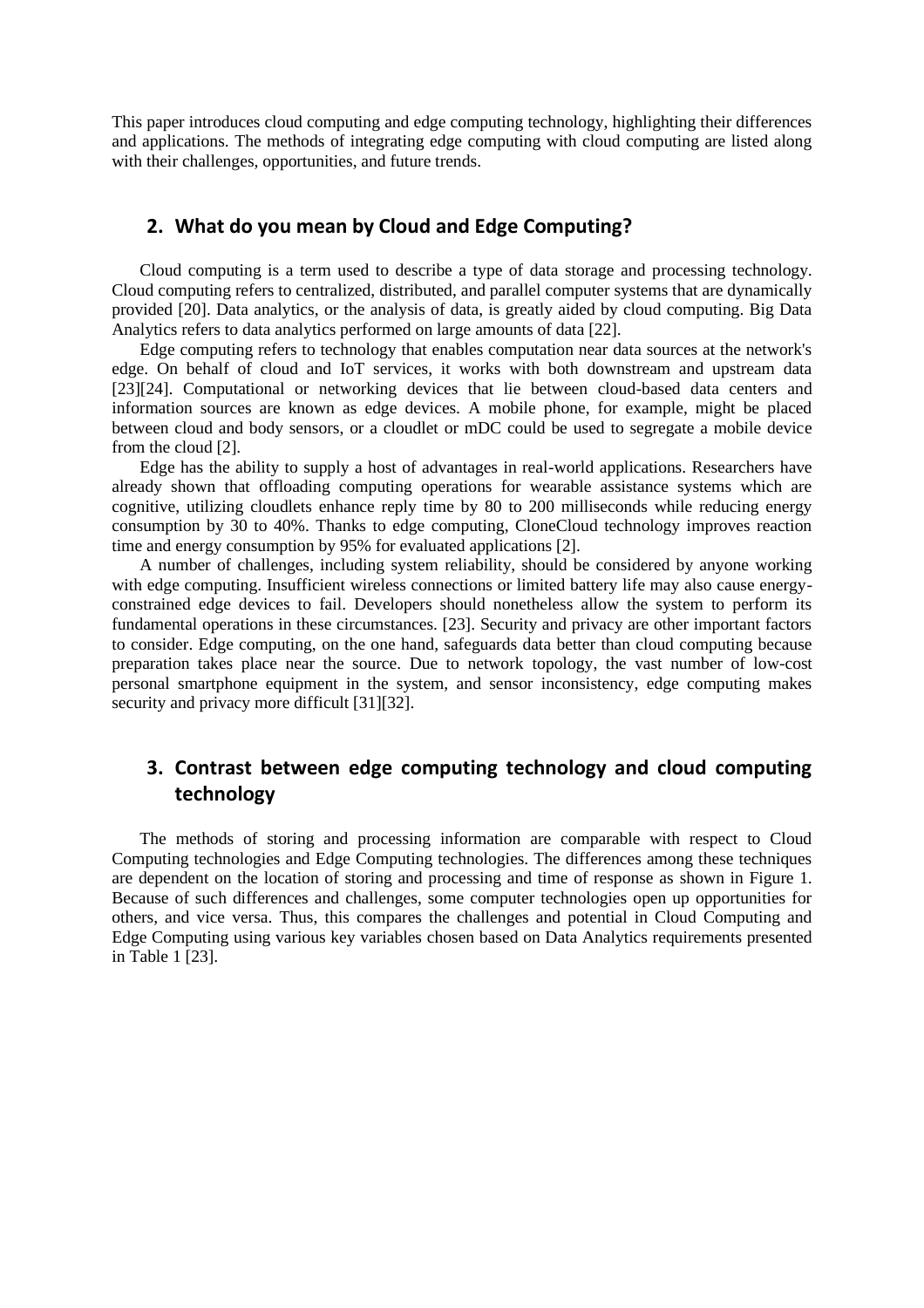

**Figure 1**: The structure of contrast between edge computing technology and cloud computing technology

| Table 1<br>Differences between Cloud Computing and Edge Computing |                           |                         |
|-------------------------------------------------------------------|---------------------------|-------------------------|
| Comparison areas                                                  | <b>Edge Computing</b>     | <b>Cloud Computing</b>  |
| Storage                                                           | Micro data storage        | Big data storage        |
| Processing of data can be done                                    | Data is in small quantity | Preparation of Big Data |
| <b>Computational Power</b>                                        | It has less power         | It has more power       |
| Reaction time                                                     | <b>Reaction is faster</b> | Reaction is slower      |
| Network/Data Safety                                               | Safe                      | Not Safe                |
| <b>Annual Cost</b>                                                | It is less costly         | It is more costly       |

# **4. Edge Computing's Challenges and Cloud Computing's Opportunities in Data Analytics**

The development of Edge Computing technology is still in its early phases. Foundations such as AWS, Azure, and App Engine [11] [13], unlike Cloud Computing, are still in their early phases. As Pan and McElhannon mention, most edge computing structures use special kinds of physical edge servers devoted to performing major processing and storage, or elementary ports with minimal virtuality support. The very most significant resistance to this computing is the limited amount of data available. Edge Computing systems are limited in their ability to store large volumes of data due to memory constraints. This technology is used for the storage of Micro Data in the case of edge computing devices. On the other hand, the volume of data is always expanding in the context of Industry 4.0. As a result of the increase in data, the concept of edge computing systems should enable many kinds of storage, from ephemeral storage, which is at the lowest level to, permanent permanency, which is at the highest level, encompassing a wide variety of local regions over a long period of time.[6]. Cloud computing, on the other hand, delivers monthly and annual data coverage around the globe. As a result, cloud computing solutions are built for Big Data storage, with data organized into logical pools that users may access remotely [15] [17].

The power of Edge Computing will process a limited amount of data because data storage and processing are done in the same location. Devices based on Edge Computing are designed to perform the processing of data on small databases as a result. However, in the case of Industrial 4.0, where large amounts of data are generated on a daily basis, data analysis requires additional computational capacity, which can be brought about by Cloud Computing technology. The data processed amount is directly proportional to computing power, and Edge Computational technology lacks sufficient computing energy for data processing due to hardware hindrance. Notably, Cloud Processing has the ability to provide greater computing capacity, resulting in cloud computing jobs being more efficient. Standardization is the process of creating an open environment in which industry and academia can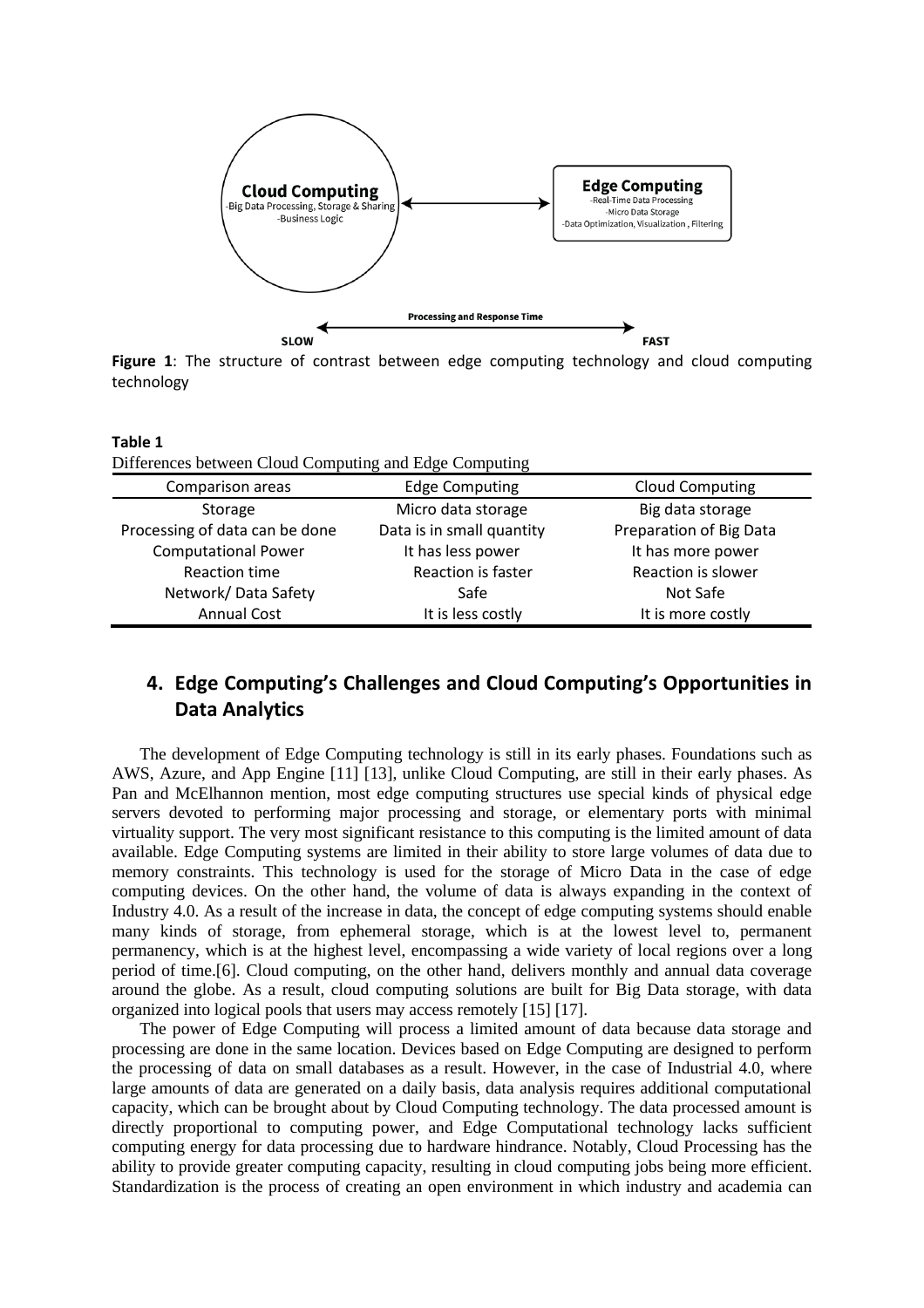collaborate on a common platform [34]. However, as a novel technology, Edge Computing is not completely adopted because of the unavailability of a standardized IoT ecosystem that will result in an uninterrupted and proficient homogenization of all devices through a defined agreement inside the environment of Industry 4.0 [19] [21].

#### **5. Edge Computing Integrated with Cloud Computing**

 Edge computing was introduced for increasing the efficiency of cloud computing. With the help from edge computing, cloud computing performance can be increased in the following ways:

- Decreased response time When the data is produced at the source, it is processed/ prepared at the edge, and this decreases the response time and thus, increasing the processing efficiency and reduction of pressure on the network [1][29].
- Making IoT popular Cloud computing alone cannot handle large amounts of data. Edge computing helps in overcoming this limitation, thus enabling more and more devices to be connected to the IoT [1].
- Data consumer and data producer from data consumer Instead of uploading large data requiring a lot of bandwidth directly on the cloud, it could be uploaded to the network's edges [2].

#### **6. Future of Edge Computing**

The Internet is fast-moving, looking ahead "Internet of Things," which might link billions or perhaps hundreds of trillions of edge devices to create massive amounts of data at a high rate, with certain applications requiring extremely low latency.[25] Due to the compact computer storage, and network connectivity for the few numbers of data service centers, as well as across long distances between peripheral devices and secluded data service centers, typical cloud architecture will face a number of challenges. To address this issue, edge computing and edge cloud appear as viable options, since they bring assets near to assets-constrained edge IoT projects and may help to foster the latest IoT ecosystem, i.e. open innovation. New developing technologies, such as software-defined networking (SDN) and network functions virtualization (NFV) made this possible. Figure 3 depicts a basic depiction of the link between open innovation, SDN, and NFV.



**Figure 2**: NFV and SDN convergence in open innovation

NFV and SDN are extremely complementary from a technological standpoint for edge cloud potential. Software vendors, device suppliers, ASPs, and ISPs are among non-technical players in the upcoming edge cloud and market of application. Upcoming 5G technology and the "Network Softwarization" trend put NFV and SDN integration into a larger perspective. By 2024, 5G networks are expected to provide greatly upgraded and programmable network architecture, with video traffic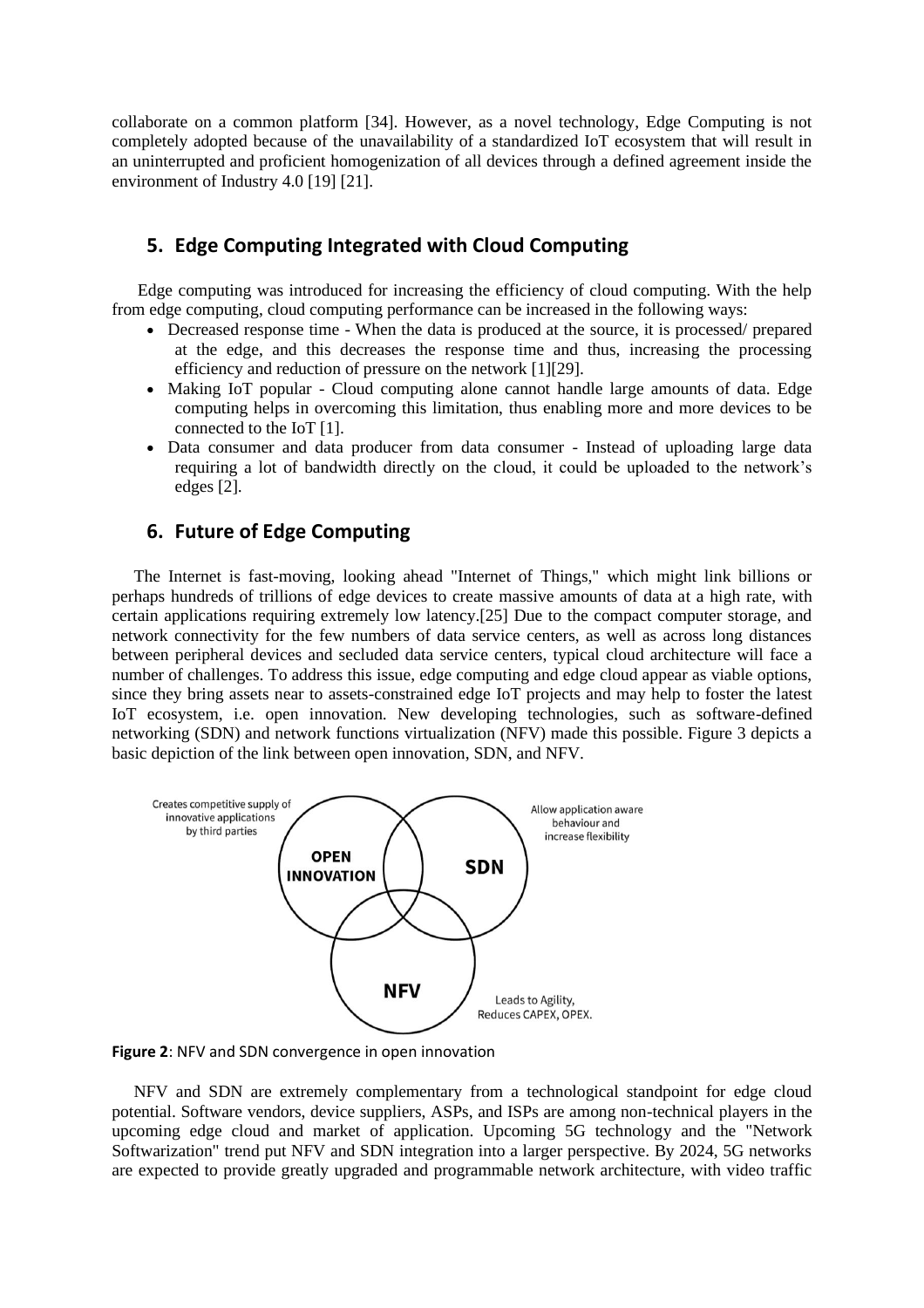dominating cell networks, IoT and large data processing, Virtual Reality (VR), and exploding being widely available and delivered with minimal latency [8] [12] [14] [24].

## **7. Future possibilities with Edge Computing**

 To further adorn our vision of edge computing, we provide several real-world examples where edge computing can be applied very efficiently and meaningfully.

- **Concept of cloud offloading:** In a typical cloud computing model, the majority of calculations are performed in the cloud environment, which implies that requests and information are handled in a centralized environment. Because the edge possesses specific computation resources, edge computing enables a portion of the burden to be offloaded from the cloud. This is because the content provider, as has been the case for decades, makes the data available on the Internet. At the edge, the IoT generates and consumes data.[2][24]. As a result, in the edge computing model, data along with data processing tasks are cached in the edge only. The edge computing model can be used very beneficial in online purchasing businesses, as an example.[2]
- **Video Analysis:** Due to high data transfer, privacy, and latency problems, the concept of cloud computing is no more preferable for video analytics implementations. Consider the case of a city-dwelling child who has gone missing. A request to search for a child could be issued in the cloud and could be delivered to everyone in a required region using the edge computing paradigm [24]. Each object, such as a smartphone, can reply to the call and examine the data of its local camera before transmitting the conclusions to the cloud. Hence, this model, as opposed to solitary cloud computing, allows you to use data and processing resources across the board and achieve results considerably faster.[2] [18]
- **Smart Home:** Smart lighting, smart TVs, and robot vacuums are examples of items that have been developed and are now available on the market [24]. These gadgets would generate a lot of data, which should be utilized mostly at home to reduce the data transportation burden and ensure privacy. Because of this aspect, the cloud computing paradigm is incompatible with a smart home [2][23]. Edge computing, on the other hand, is excellent for building a smart home since it allows items in the house to be easily connected and monitored, data to be processed locally to save internet bandwidth, and services to be hosted on the 'edgeOS' for simple and easy management and deliverance.
- **Smart Cities:** The concept of edge computing could be scaled out starting with a single home to a neighborhood or a city possibly. Edge computing promotes computing that can be as close to the source of data as possible. Edge computing, which analyses data at the network's edge, could be a cost-effective solution in this situation.[23] Edge computing is a great model for those applications which need low latency and are predictable, like public safety or health emergencies, because it can cut data transmission time and simplify network topology.[10] [26]

### **8. Open Challenges and Issues**

Edge Computing, along with Cloud Computing provides many applications and future opportunities. However, over time, many challenges and issues have developed. Some of them are as follows [16] [27]:

• Benchmark Rules: Mobile Edge Computing, or the MEC, has evolved over time. Some standards are needed with the help of industrial collaboration and the agreement of researchers.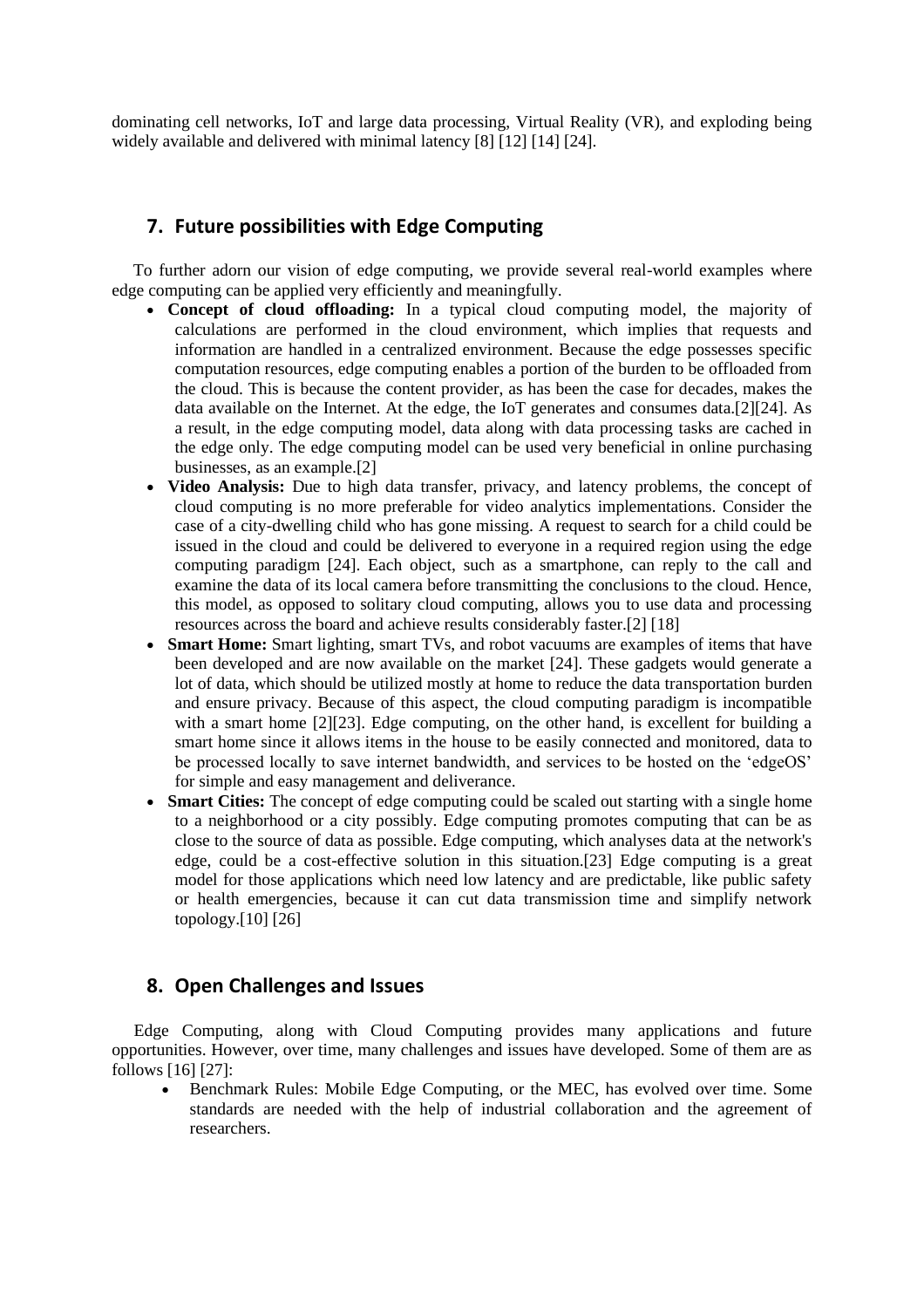- Well-planned implementation: With efficient MEC deployment, it is possible to reduce latencies by making the best use of bandwidth. However, because of the reliance on complex system components, optimizing spectrum consumption is challenging.
- Availability and Security: For assuring consistent service delivery, server capacity and wireless access medium are the most important factors to consider. Along with availability, physical steps should be taken to protect data and applications from intruders [28] [33][34][35].

#### **9. Conclusion**

Cloud computing and Edge computing basically complement each other and are interdependent on each other, thus benefiting one another mutually. The challenges faced in cloud computing can be solved using edge computing. Similarly, the limitations of edge computing can be overcome using cloud computing. The accession problem of Big Data and data storage and processing through the cloud can be solved with the help of these technologies. Detailed analysis and real-time feedback can be provided at the user end while performing complex functionalities on the Cloud on a remote basis [5].

#### **10.Acknowledgements**

We wish to acknowledge the help provided by the technical and support staff of the CCET ACM Student Chapter and the Department of Computer Science & Engineering, CCET (Degree Wing), Chandigarh. We would also like to show our deep appreciation to our supervisors who helped us in the finalization of our research paper.

#### **11.References**

- [1] Mittal, S., Negi, N., & Chauhan, R. (2017, November). Integration of edge computing with cloud computing. In 2017 International Conference on Emerging Trends in Computing and Communication Technologies (ICETCCT) (pp. 1-6). IEEE.
- [2] Sunil Sharma, Sunil Singh, and Subhash Panja, "Human Factors of Vehicle Automation", in Autonomous Driving and Advanced Driver-Assistance Systems (ADAS), Taylor & Francis Group (CRC Press), Chapter 15, 2021.
- [3] Edge Computing: Vision and Challenges Weisong Shi, Fellow, IEEE, Jie Cao,Student Member, IEEE, Quan Zhang, Student Member, IEEE, Youhuizi Li, and Lanyu Xu, IEEE INTERNET OF THINGS JOURNAL,VOL. 3, NO. 5, OCTOBER 2016
- [4] Sunil Kr. Singh, R. K. Singh, M.P.S. Bhatia, SP Singh, "CAD for Delay optimization of Symmetrical FPGA Architecture through Hybrid LUTs/PLAs", ACIT, Vol. 178, Page 581- 591, Springer, 2012
- [5] Bajic, B., Cosic, I., Katalinic, B., Moraca, S., Lazarevic, M., & Rikalovic, A. (2019). EDGE COMPUTING VS. CLOUD COMPUTING: CHALLENGES AND OPPORTUNITIES IN INDUSTRY 4.0. Annals of DAAAM & Proceedings, 30.
- [6] S. K. Singh, R. K. Singh and M. Bhatia, "Design flow of reconfigurable embedded system architecture using LUTs/PLAs," 2012 2nd IEEE International Conference on Parallel, Distributed and Grid Computing, 2012, pp. 385-390, doi: 10.1109/PDGC.2012.6449851.
- [7] Nikolic, B.; Ignjatic, J.; Suzic, N.; Stevanov, B. & Rikalovic. (2017). A. Predictive Manufacturing Systems in Industry 4.0: Trends, Benefits and Challenges. in 28TH DAAAM International Symposium on Intelligent Manufacturing and Automation, pp.769– 802. doi:10.2507/28th.daaam.proceedings.112'
- [8] R Madan, SK Singh, N Jain, Signal filtering using discrete wavelet transform,International journal of recent trends in engineering 2 (3), 96, 2009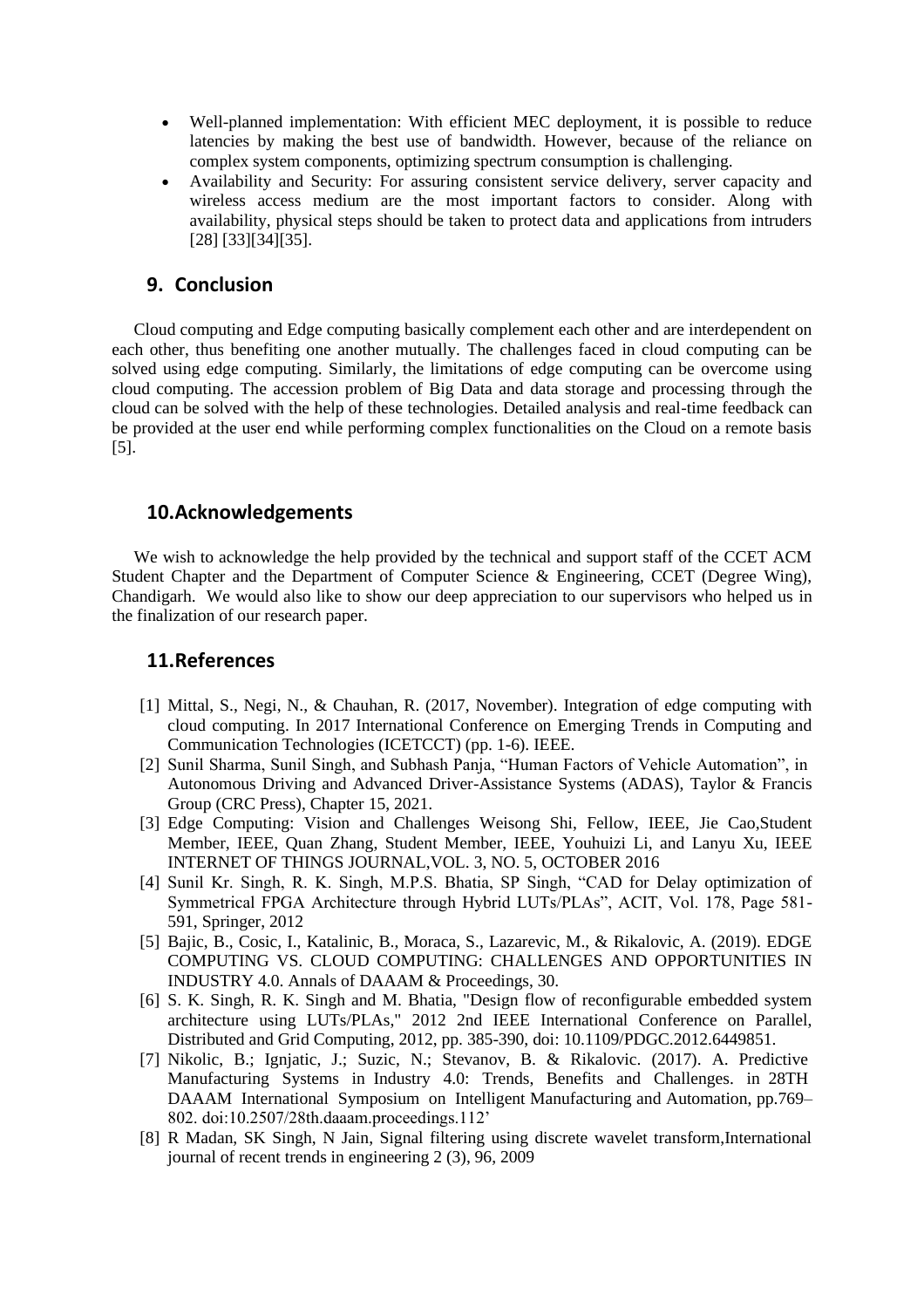- [9] Tamás, P. (2016). Process Improvement Trends for Manufacturing Systems in Industry 4.0. Acad. J. Manuf. Eng.14, 7.
- [10] Sunil Kr. Singh, Ajay Kumar, Siddharth Gupta, Ratnakar Madan, "Architectural Performance of WiMAX over WiFi with Reliable QoS over Wireless Communication" in International Journal Advanced Networking and Applications (IJANA) [EISSN: 0975-0282], Page 1016-1023, Vol. 03, Issue 01, July 2011.
- [11] Khan, W. Z.; Ahmed, E.; Hakak, S.; Yaqoob, I. & Ahmed, A. (2019). Edge computing: A survey. Futur. Gener. Comput. Syst., Vol. 97, pp. 219–235.
- [12] SK Singh, RK Singh, MPS Bhatia, "Performance evaluation of hybrid reconfigurable computing architecture over symmetrical FPGAs" , International Journal of Embedded Systems and Applications 2 (3), 107-116, 2012 .
- [13] Varghese, B.; Wang, N.; Barbhuiya, S.; Kilpatrick, P. L. & Nikolopoulos, D. (2016). Challenges and opportunities in Edge Computing. in IEEE International Conference on Smart Cloud, pp. 59–70. doi:10.1007/978-3-030-02083- 5\_5
- [14] SK Singh, RK Singh, MPS Bhatia, "System level architectural synthesis & compilation technique in reconfigurable computing system", International Conference on Embedded Systems and Applications (ESA10) WORLCOMP-2010, pp 109-115, July 12-15, 2010.
- [15] Bonomi, F.; Milito, R.; Zhu, J. & Addepalli, S. (2012). Fog Computing and Its Role in the Internet of Things. in Proceedings of the first edition of the MCC workshop on Mobile cloud computing, pp. 13–16. doi:10.1145/2342509.2342513
- [16] SK Singh, K Kaur, A Aggarawal, "Emerging Trends and Limitations in Technology and System of Ubiquitous Computing", International Journal of Advanced Research in Computer Science (IJARCS), 5 (7), pp 174-178, 2014.
- [17] Kadhim, Q. K.; Yusof, R. & Mahdi, H. S. (2018). A Review Study on Cloud Computing Issues Related content. in 1st International Conference on Big Data and Cloud Computing (ICoBiC) 2017, pp. 1–11. doi:10.1088/1742- 6596/1018/1/012006
- [18] Aggarwal, K., Singh, S. K., Chopra, M., & Kumar, S. (2022). Role of Social Media in the COVID-19 Pandemic: A Literature Review. In B. Gupta, D. Peraković, A. Abd El-Latif, & D. Gupta (Ed.), Data Mining Approaches for Big Data and Sentiment Analysis in Social Media (pp. 91-115). IGI Global. http://doi:10.4018/978-1-7998-8413-2.ch004
- [19] Mach, P. & Becvar, Z. (2017). Mobile Edge Computing: A Survey on Architecture and Computation Offloading. IEEE Commun. Surv. Tutorials, Vol. 19, pp. 1628–1656.
- [20] Sudhakar Kumar, Sunil Kr Singh, Naveen Aggarwal, Kriti Aggarwal, "Evaluation of automatic parallelization algorithms to minimize speculative parallelism overheads: An experiment", pp 1517-1528, 2021 Journal of Discrete Mathematical Sciences and Cryptography, Volume 24, Issue 5 , Taylor & Francis, (2021)
- [21] Hu, P.; Dhelim, S.; Ning, H. & Qiu, T. (2017). Survey on fog computing: architecture, key technologies, applications and open issues. J. Netw. Comput. Appl., Vol. 98, pp. 27–42.
- [22] Chopra, M., Singh, S. K., Aggarwal, K., & Gupta, A. (2022). Predicting Catastrophic Events Using Machine Learning Models for Natural Language Processing. In B. Gupta, D. Peraković, A. Abd El-Latif, & D. Gupta (Ed.), Data Mining Approaches for Big Data and Sentiment Analysis in Social Media (pp. 223-243). IGI Global. http://doi:10.4018/978-1- 7998-8413-2.ch010
- [23] Bajic, B[ojana]; Cosic, I[lija]; Katalinic, B[ranko]; Moraca, S[lobodan]; Lazarevic, M[ilovan] & Rikalovic, A[leksandar] (2019). Edge Computing vs. Cloud Computing: Challenges and Opportunities in Industry 4.0, Proceedings of the 30th DAAAM International Symposium, pp.0864-0871, B. Katalinic (Ed.), Published by DAAAM International, ISBN 978-3-902734-22-8, ISSN 1726-9679, Vienna, Austria DOI: 10.2507/30th.daaam.proceedings.120
- [24] W. Shi and S. Dustdar, "The Promise of Edge Computing," in Computer, vol. 49, no. 5, pp. 78-81, May 2016, doi: 10.1109/MC.2016.145.